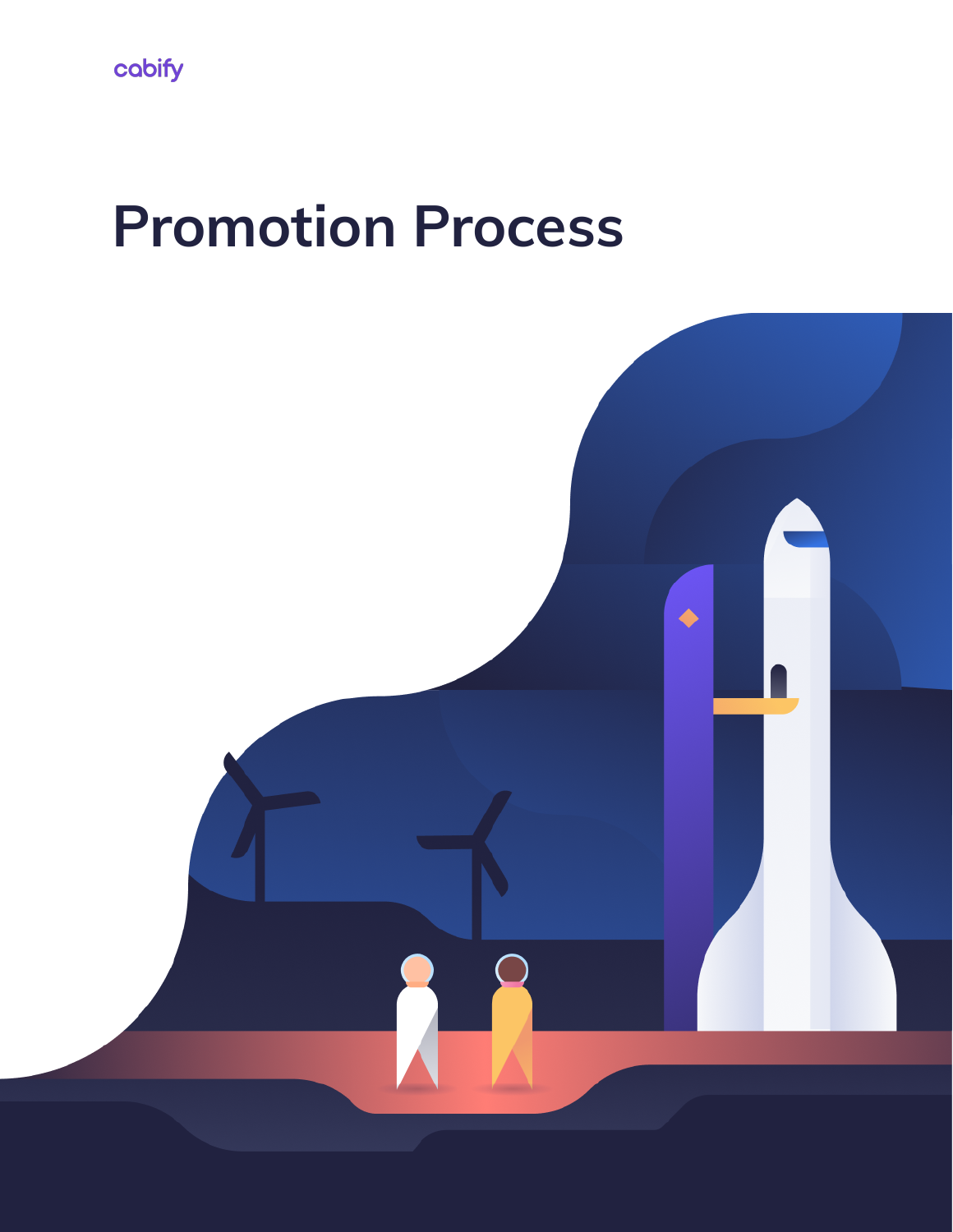

| <b>PROMOTION PROCESS</b>         |                |
|----------------------------------|----------------|
| <b>PROMOTION CASE</b>            | $\overline{4}$ |
| Less in more                     | 4              |
| Bring the devil's advocate       | 4              |
| Show a trajectory                | 4              |
| Show initiative                  | 5              |
| Work in progress is not delivery | 5              |
| Scope and impact                 | 5              |
| Target audience                  | 5              |
| <b>DECISION PROCESS</b>          | 6              |
| <b>Promotion Committee</b>       | 6              |
| 1. Committee votes               | 6              |
| 2. Promotion Debrief             | $\overline{7}$ |
| 3. After the promotion debrief   | 7              |
| Promotion documents final fate   |                |
|                                  |                |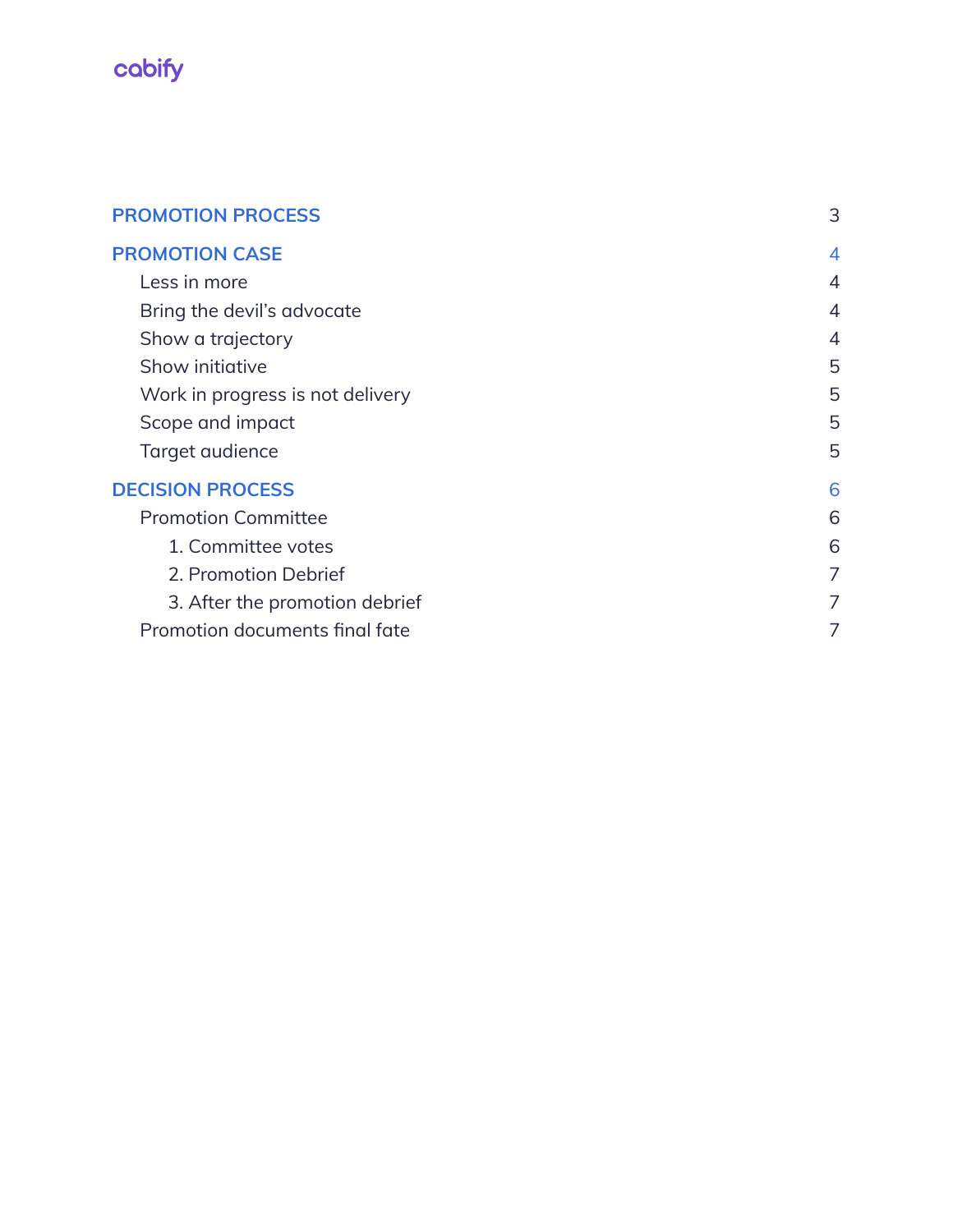

# <span id="page-2-0"></span>**PROMOTION PROCESS**

The way to change the level of an employee at Cabify is through a promotion or an internal recruitment process. In this section, we will talk about the first case.

An employee will be ready for a promotion when after accomplishing all the behaviours related with his/her level in the Career Path, he/she can demonstrate that has been operating at the next level for at least 6 months.

When this happens and there is a promotion opportunity on the team which the Manager endorses, he/she will work in creating a Promotion Case with hard evidence of operation in the next level. If the employee has worked the PDI, then it will be helpful when creating this promo doc.

Given that promotions are considered an investment in the employees' future at Cabify, if at any point in the process they decide to leave the company, then the case will be dismissed. In case the employee sends the notice after the promotion case has been approved, he/she will be informed about the promotion but this won't be reflected in the payslip.

Promotions happen during the salary review windows, although documentation is provided beforehand:

| When     | Kind          | Promo case delivery to<br><b>Business Partner</b> | <b>Committee meeting</b> |
|----------|---------------|---------------------------------------------------|--------------------------|
| February | Ordinary      | January 10th-15th                                 | January 20th-25th        |
| July     | Extraordinary | May 25th-30th                                     | June 10th-15th           |
| October  | Extraordinary | August 25th-30th                                  | September 10th-15th      |

(\*) Remember that promotions will be exceptional during extraordinary windows based on the salary review policy's requirements.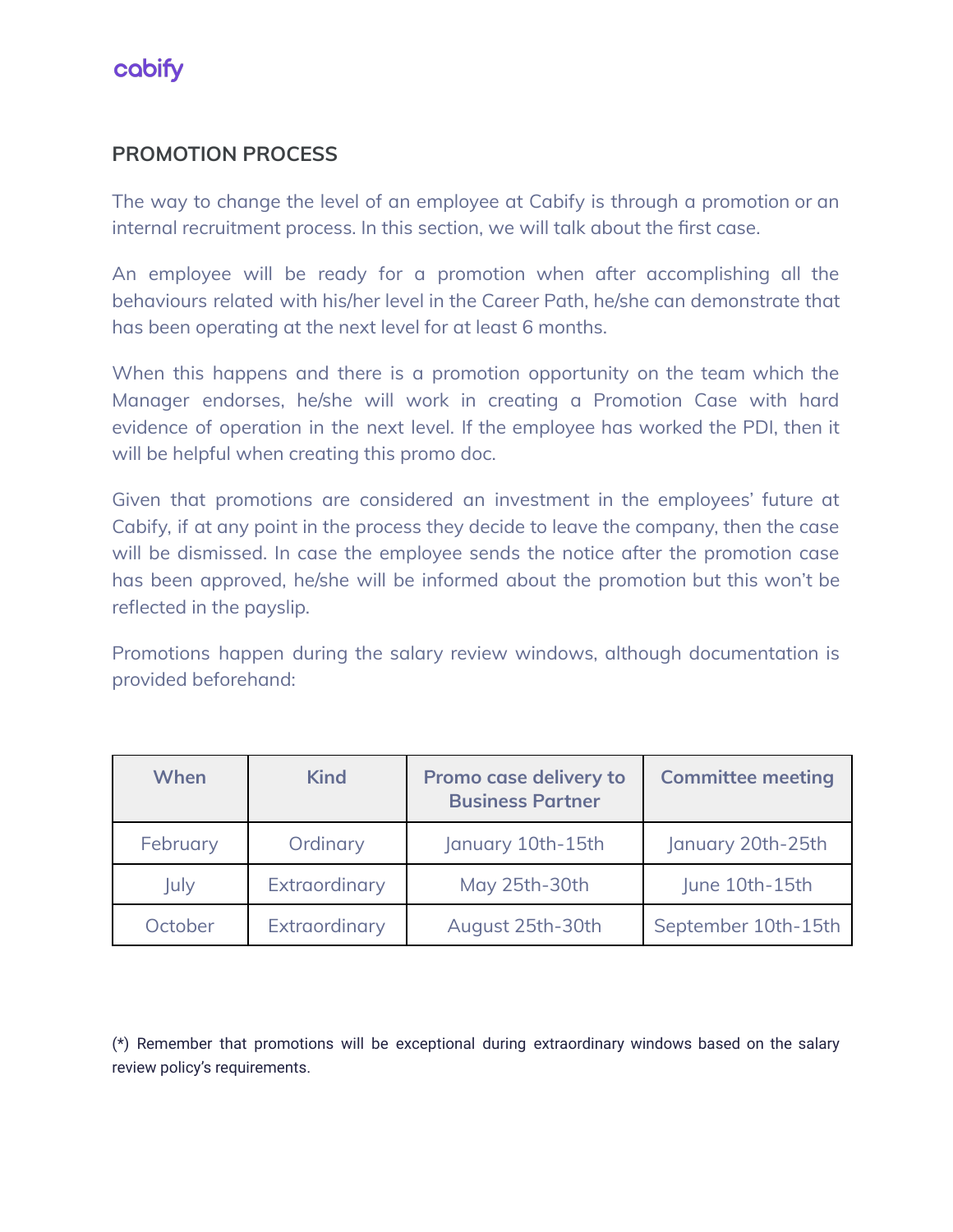

# <span id="page-3-0"></span>**PROMOTION CASE**

A promotion case is a formal document that presents the required evidence for the promotion to happen. This evidence is collected by the candidate, curated and completed with the necessary appendixes by the Manager.

In terms of timing, because *writing is rewriting,* and these documents are particularly hard to write, you should start building this document months before the next ordinary review window (only exceptional cases will be presented in the Extraordinary windows).

In order to start somewhere you can use this [template](https://docs.google.com/document/d/1ZoioyqYdW5jC_sJtnOTQ4a_3qGDxdssRfx4Ag_e7PFQ/edit#heading=h.oqp22jl20ier) as a starting point. Remember to rely on your PDI to build your promo case as well as reading again the career path. Also, here you will find some guidelines that will help you out during the process.

#### <span id="page-3-1"></span>**Less in more**

Keep the document brief and short. Strive for a full length of 3-4 pages in the document in total.

Bring clear examples that evidence you are operating and delivering at the next level.

Try to avoid repetition unless it's bringing new data. Don't try to fill all the career path dimensions with a lot of detail, else you will end up with a really long document that will not translate into a crisp message.

Focus on the impact that your actions had on the team, group/project and business.

#### <span id="page-3-2"></span>**Bring the devil's advocate**

Particularly for the higher levels, tell us what your improvement areas are. Things aren't 100% perfect, everybody has weaknesses, add them and make your promodoc real.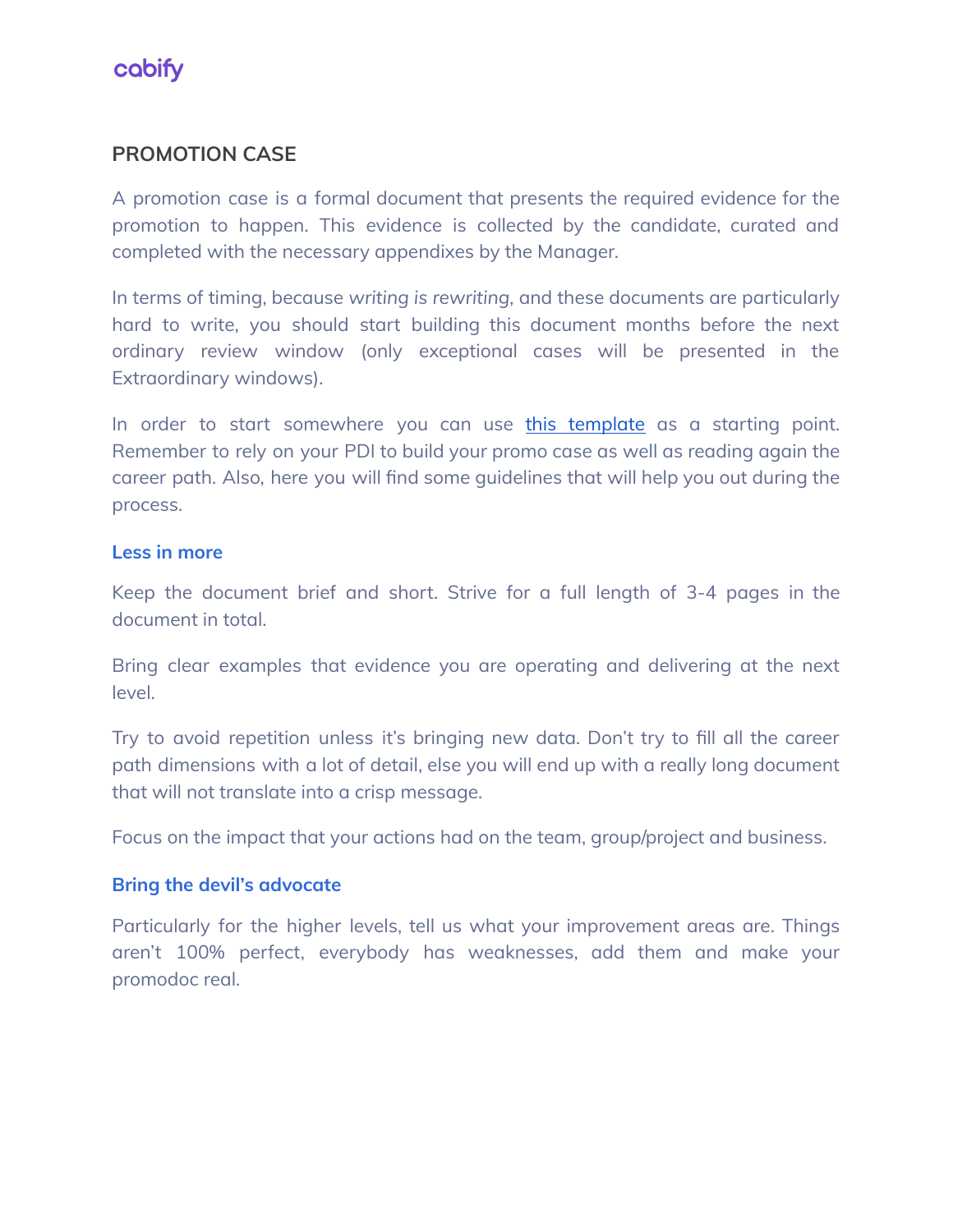

#### <span id="page-4-0"></span>**Show a trajectory**

Because everybody has weaknesses, you should use the document to point them out and to show us how this candidate is working to improve and overcome them.

Use samples, or feedback through time, to paint a picture of effort in improving.

#### <span id="page-4-1"></span>**Show initiative**

We should take collaboration for granted: initiative and ownership is what we are looking for.

Does the candidate just follow what is being told or does the candidate show initiative on the evidence provided?

#### <span id="page-4-2"></span>**Work in progress is not delivery**

Doing things is not the same as delivering them.

A Promotion Case full of WIP will not really stand a chance as it's not showing that the candidate is operating at the next level.

If you add things that are ongoing, make sure they are showing a trajectory of improvement and recognize this work as something that is not delivered yet, but a promise.

#### <span id="page-4-3"></span>**Scope and impact**

Depending on the level, the scope of the actions and the impact is different. Be sure that you understand what the expectations are according to your career path and the scopes [established](https://handbook.cabify.tech/you-at-cabify/career-paths/) for each level.

Be mindful of how the samples you are bringing map in this scope.

#### <span id="page-4-4"></span>**Target audience**

Make sure you write a promo case that can be understood by anyone who reads it, no matter what their roles are. Keep in mind that your promo doc could be read by people who are not exactly in your field, and in the case of a promotion to L5 or L6,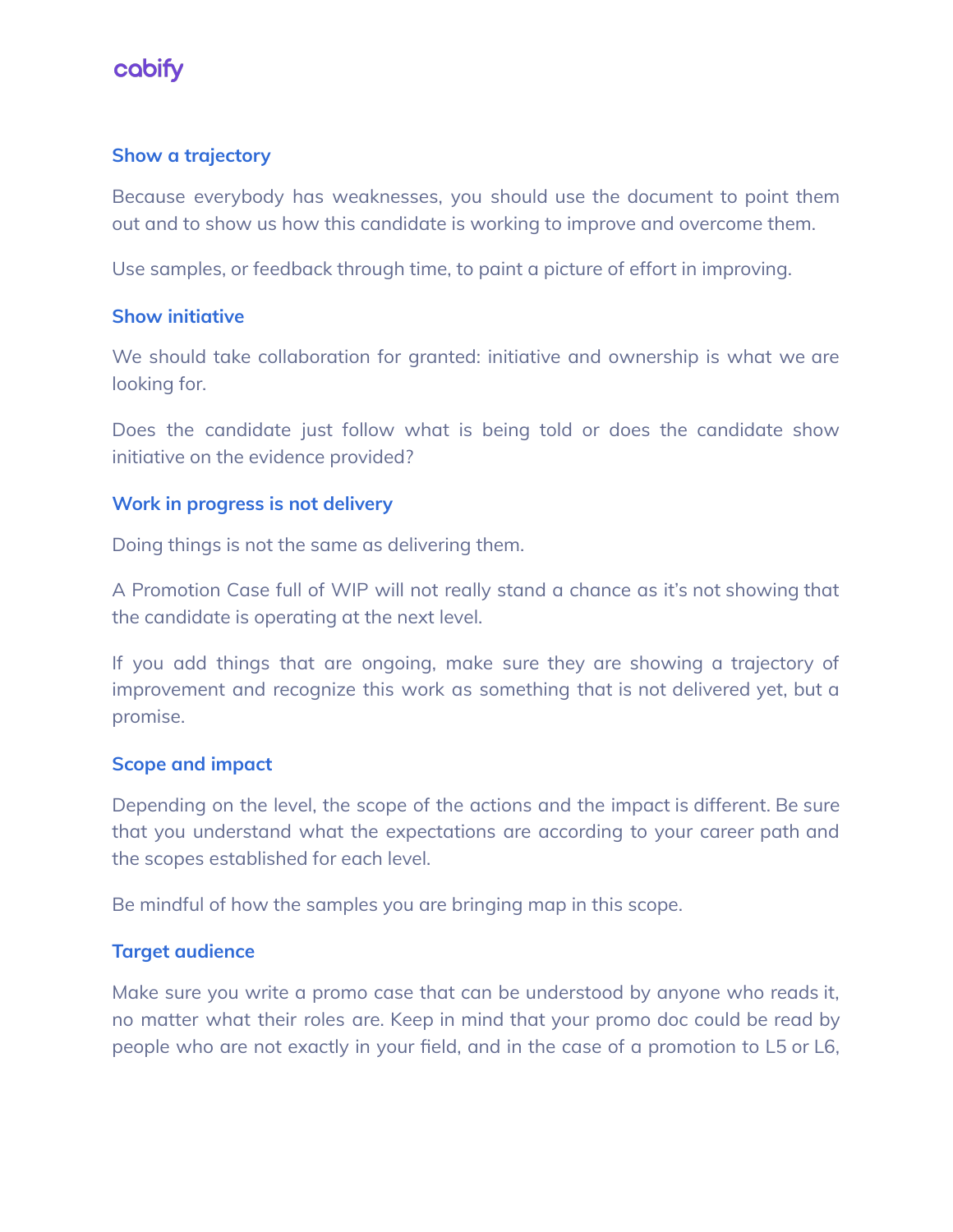# cobify

the promo case will be evaluated by Heads of different teams, so they should be able to make an informed decision.

## <span id="page-5-0"></span>**DECISION PROCESS**

*In order to be promoted up to level 4*, the promo case will be sent from the manager to the Head, who will have to approve it. Then it will be handed off to the PBP who, after checking the Talent Mapping, Performance Review and VPs alignment, will send it to the Rewards team along with the salary reviews, and it will finally pass through the C-Level.

*In case of a promotion to level 5 and 6*, after Head's approval, the PBP will set up a Promotions Committee before following the approval line explained above.

The sooner the promodoc is sent to the PBP, the better, as questions and clarification requests may arise from her/his perspective. If that happens, these requests will be sent to the Manager to either answer or produce more evidence if needed.

# **Promotion Committee**

In the case of the Technology department, this committee is composed of people from the Tech Guild [Committee,](https://handbook.cabify.tech/you-at-cabify/top-level-management/#guild-representative-responsibilities) which means that there will be people who are extremely technical, and people who aren't (up to 8 people).

In the case of any Business department, the committee will be formed by the VPs and Heads of the area (as long as he/she is not the direct manager). When the department has only one report line, other Heads and/or VPs will be invited due to their close collaboration with the promotion candidate (they will be chosen by the direct VP and PBP).

## <span id="page-5-1"></span>**1. Committee votes**

Upon reception of the promotion case, a final reading of the document will be done and each representative of the Promotions Committee will produce a vote which could be Inclined, Not Inclined or N/A in case the person does not feel comfortable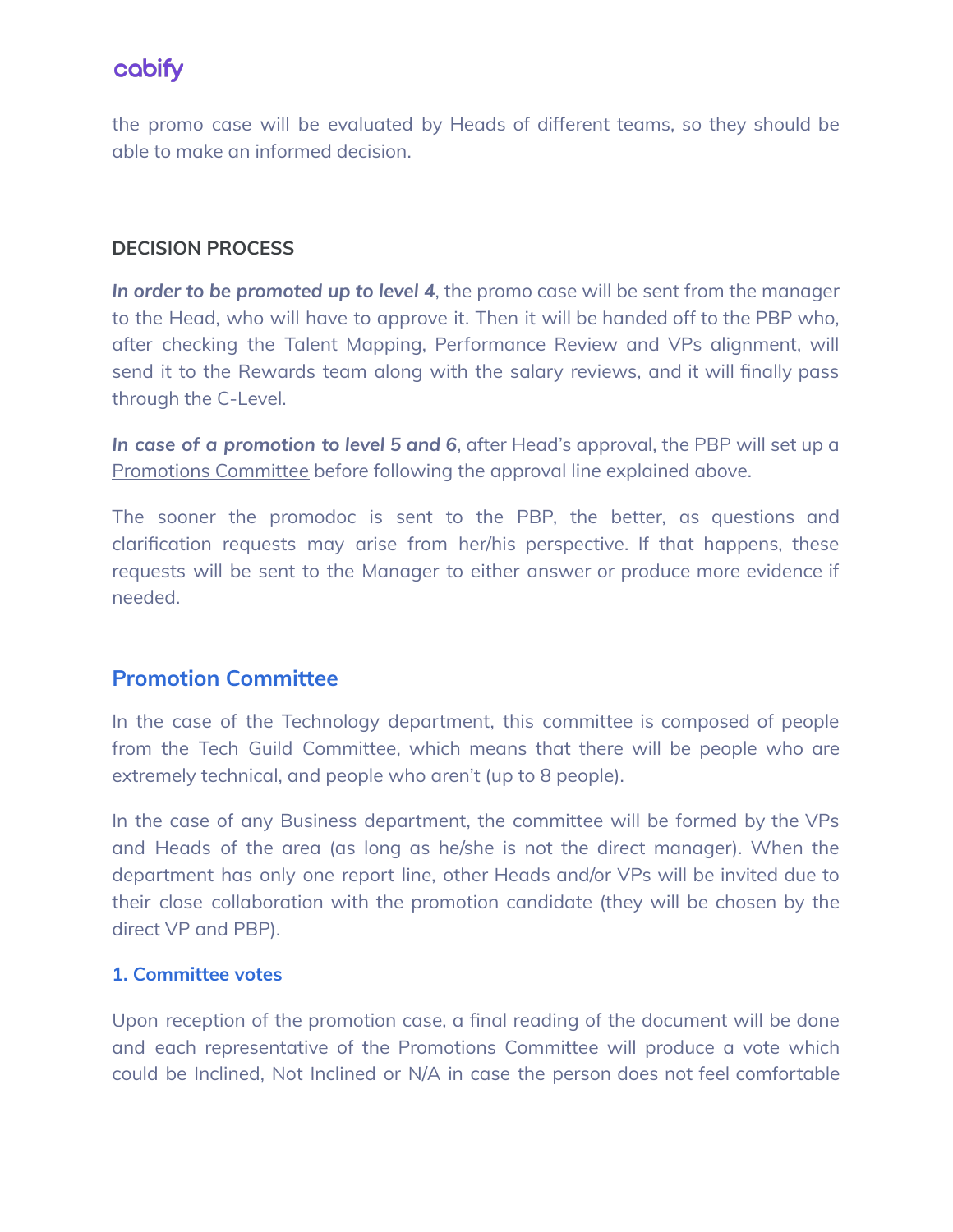# cobify

emitting a vote. Each of them will be accompanied with some feedback explaining the reasoning.

If the candidate's manager or skip level are part of the Committee, they won't participate in the votation.

These votes will be collected by the People Business Partner and a debrief will be scheduled to validate the final voting.

## <span id="page-6-0"></span>**2. Promotion Debrief**

The debrief begins by sharing the summary of the votes and the main feedback about them. If either inclined or not inclined surpass 80%, then the decision is considered to be made without discussion.

If such consensus isn't reached, then the debrief will switch focus to reaching a final vote, just like it would be in any interview debrief. A discussion will take place and each member of the Committee will have a chance to back the reasons behind their vote. Equal or over 50% Inclined, translates into promotion. Below 50% means no promotion.

Any feedback being discussed during this meeting will be collected in the debrief document to be sent later on to the Promotion Candidate Manager. This feedback must always be about the candidate, or about how the information has been presented. It should always be actionable and constructive.

## <span id="page-6-1"></span>**3. After the promotion debrief**

The candidate's Head will send the collected feedback to the candidate's manager in the next few days.

<span id="page-6-2"></span>It will be up to the Manager to ask for clarifications to his Head or Group Manager if more context or details are needed, in order to communicate the final result to the Promotion Candidate with actionable feedback in case it is necessary.